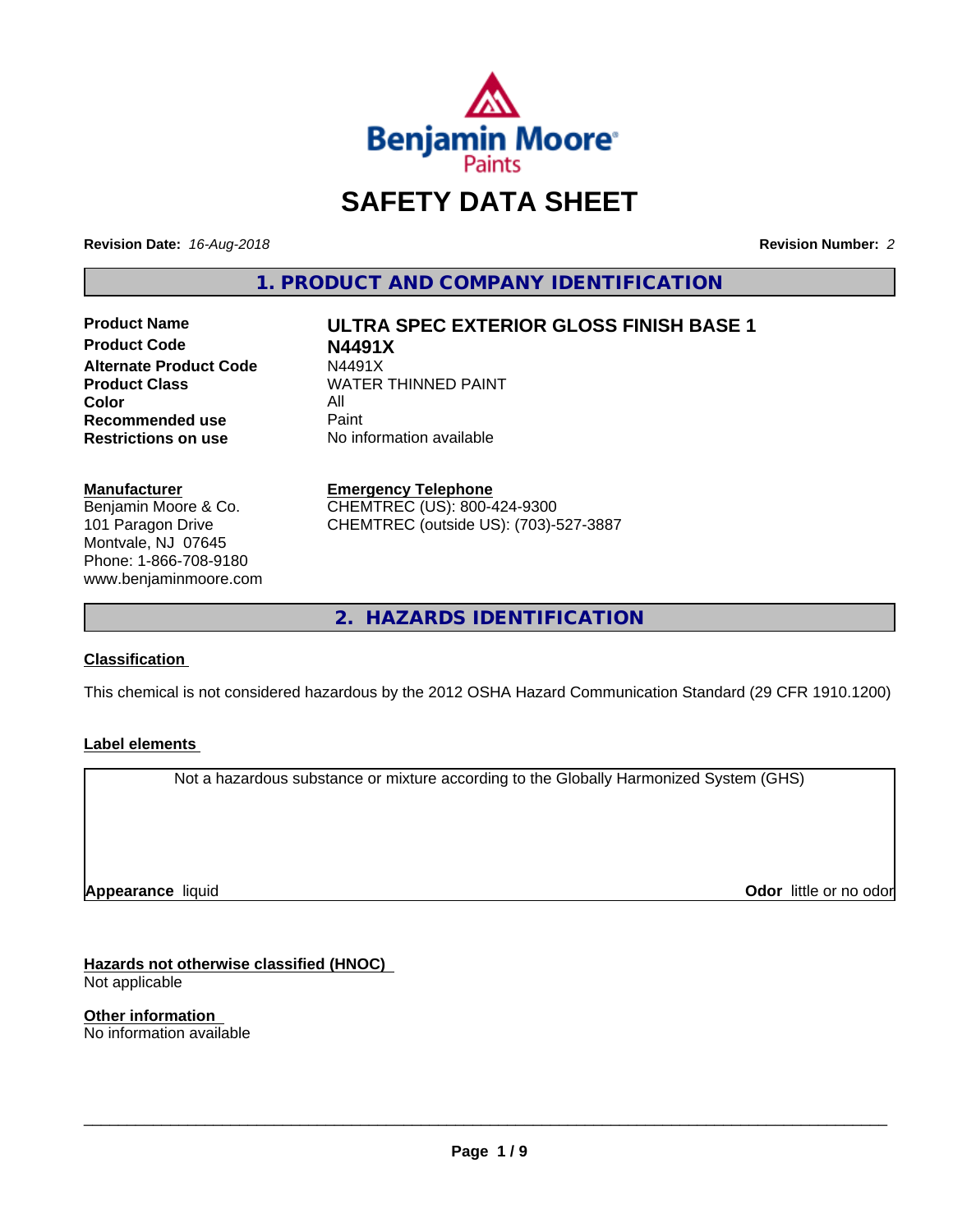# **3. COMPOSITION INFORMATION ON COMPONENTS**

| <b>Chemical name</b>            | CAS No.    | Weight-% |
|---------------------------------|------------|----------|
| Titanium dioxide                | 13463-67-7 | ~~<br>∸  |
| Zinc oxide                      | 1314-13-2  |          |
| Sodium C14-C16 olefin sulfonate | 68439-57-6 | v.J      |

|                                                  | 4. FIRST AID MEASURES                                                                                    |
|--------------------------------------------------|----------------------------------------------------------------------------------------------------------|
| <b>General Advice</b>                            | No hazards which require special first aid measures.                                                     |
| <b>Eye Contact</b>                               | Rinse thoroughly with plenty of water for at least 15 minutes and consult a<br>physician.                |
| <b>Skin Contact</b>                              | Wash off immediately with soap and plenty of water while removing all<br>contaminated clothes and shoes. |
| <b>Inhalation</b>                                | Move to fresh air. If symptoms persist, call a physician.                                                |
| Ingestion                                        | Clean mouth with water and afterwards drink plenty of water. Consult a physician<br>if necessary.        |
| <b>Most Important</b><br><b>Symptoms/Effects</b> | None known.                                                                                              |
| <b>Notes To Physician</b>                        | Treat symptomatically.                                                                                   |

**5. FIRE-FIGHTING MEASURES**

| <b>Suitable Extinguishing Media</b>                                              | Use extinguishing measures that are appropriate to local<br>circumstances and the surrounding environment.                                   |
|----------------------------------------------------------------------------------|----------------------------------------------------------------------------------------------------------------------------------------------|
| <b>Protective Equipment And Precautions For</b><br><b>Firefighters</b>           | As in any fire, wear self-contained breathing apparatus<br>pressure-demand, MSHA/NIOSH (approved or equivalent)<br>and full protective gear. |
| <b>Specific Hazards Arising From The Chemical</b>                                | Closed containers may rupture if exposed to fire or<br>extreme heat.                                                                         |
| <b>Sensitivity To Mechanical Impact</b>                                          | No.                                                                                                                                          |
| <b>Sensitivity To Static Discharge</b>                                           | No.                                                                                                                                          |
| <b>Flash Point Data</b><br>Flash Point (°F)<br>Flash Point (°C)<br><b>Method</b> | Not applicable<br>Not applicable<br>Not applicable                                                                                           |
| <b>Flammability Limits In Air</b>                                                |                                                                                                                                              |
| Lower flammability limit:                                                        | Not applicable                                                                                                                               |
|                                                                                  |                                                                                                                                              |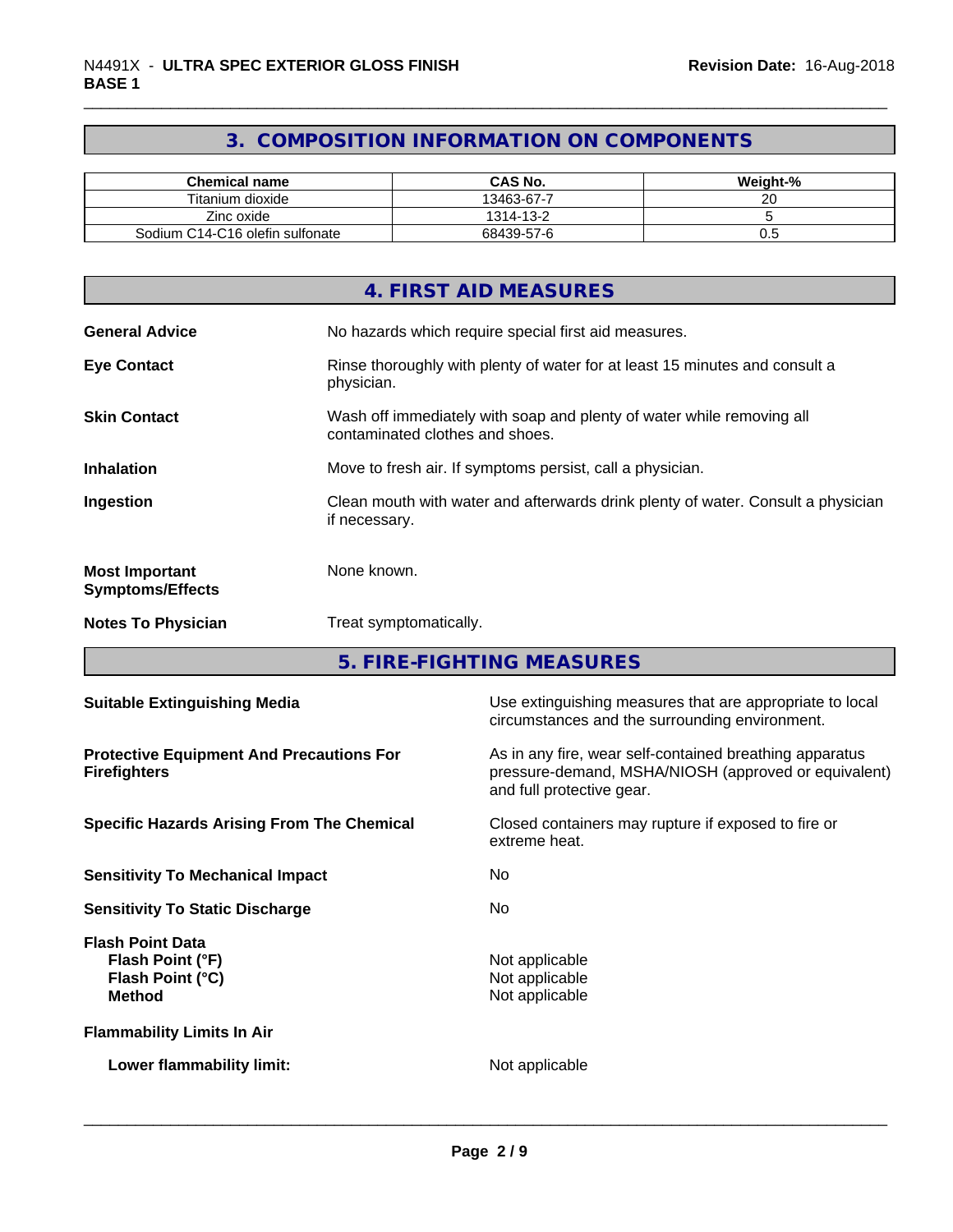# **Upper flammability limit:** Not applicable **NFPA Health:** 1 **Flammability:** 0 **Instability:** 0 **Special:** Not Applicable **NFPA Legend**

- 0 Not Hazardous
- 1 Slightly
- 2 Moderate
- 3 High
- 4 Severe

*The ratings assigned are only suggested ratings, the contractor/employer has ultimate responsibilities for NFPA ratings where this system is used.*

*Additional information regarding the NFPA rating system is available from the National Fire Protection Agency (NFPA) at www.nfpa.org.*

# **6. ACCIDENTAL RELEASE MEASURES**

| <b>Personal Precautions</b>                                                                                                            | Avoid contact with skin, eyes and clothing. Ensure adequate ventilation.                                                                                                         |  |
|----------------------------------------------------------------------------------------------------------------------------------------|----------------------------------------------------------------------------------------------------------------------------------------------------------------------------------|--|
| <b>Other Information</b>                                                                                                               | Prevent further leakage or spillage if safe to do so.                                                                                                                            |  |
| <b>Environmental precautions</b>                                                                                                       | See Section 12 for additional Ecological Information.                                                                                                                            |  |
| Soak up with inert absorbent material. Sweep up and shovel into suitable<br><b>Methods for Cleaning Up</b><br>containers for disposal. |                                                                                                                                                                                  |  |
|                                                                                                                                        | 7. HANDLING AND STORAGE                                                                                                                                                          |  |
| Handling                                                                                                                               | Avoid contact with skin, eyes and clothing. Avoid breathing vapors, spray mists or<br>sanding dust. In case of insufficient ventilation, wear suitable respiratory<br>equipment. |  |
| <b>Storage</b>                                                                                                                         | Keep container tightly closed. Keep out of the reach of children.                                                                                                                |  |

**Incompatible Materials** No information available

# **8. EXPOSURE CONTROLS/PERSONAL PROTECTION**

#### **Exposure Limits**

| Chemical name    | <b>ACGIH TLV</b>         | <b>OSHA PEL</b>           |
|------------------|--------------------------|---------------------------|
| Titanium dioxide | 10 mg/m $3$ - TWA        | 15 mg/m $3$ - TWA         |
| Zinc oxide       | $2 \text{ mg/m}^3$ - TWA | 5 mg/m <sup>3</sup> - TWA |
|                  | 10 mg/m $3$ - STEL       | 15 mg/m $3$ - TWA         |

#### **Legend**

ACGIH - American Conference of Governmental Industrial Hygienists Exposure Limits OSHA - Occupational Safety & Health Administration Exposure Limits N/E - Not Established

**Engineering Measures** Ensure adequate ventilation, especially in confined areas.

 $\overline{\phantom{a}}$  ,  $\overline{\phantom{a}}$  ,  $\overline{\phantom{a}}$  ,  $\overline{\phantom{a}}$  ,  $\overline{\phantom{a}}$  ,  $\overline{\phantom{a}}$  ,  $\overline{\phantom{a}}$  ,  $\overline{\phantom{a}}$  ,  $\overline{\phantom{a}}$  ,  $\overline{\phantom{a}}$  ,  $\overline{\phantom{a}}$  ,  $\overline{\phantom{a}}$  ,  $\overline{\phantom{a}}$  ,  $\overline{\phantom{a}}$  ,  $\overline{\phantom{a}}$  ,  $\overline{\phantom{a}}$ 

**Personal Protective Equipment**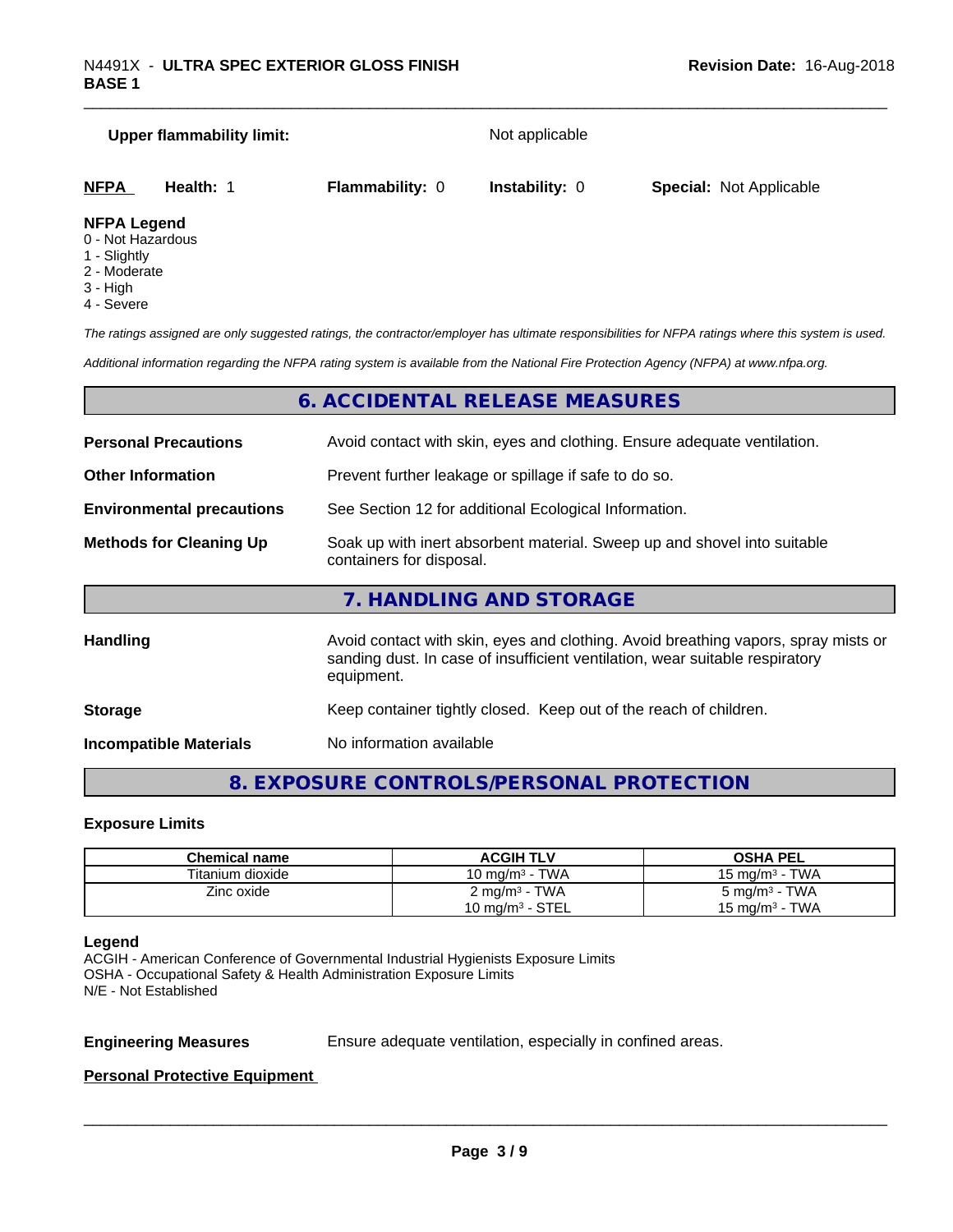| <b>Eye/Face Protection</b>    | Safety glasses with side-shields.                                        |
|-------------------------------|--------------------------------------------------------------------------|
| <b>Skin Protection</b>        | Protective gloves and impervious clothing.                               |
| <b>Respiratory Protection</b> | In case of insufficient ventilation wear suitable respiratory equipment. |
| <b>Hygiene Measures</b>       | Avoid contact with skin, eyes and clothing. Remove and wash contaminated |

# **9. PHYSICAL AND CHEMICAL PROPERTIES**

clothing before re-use. Wash thoroughly after handling.

**Appearance** liquid **odor** liquid **odor** little of little of little of little of little of little of little of little of little of little of little of little of little of little of little of little of little of little of l **Odor Threshold No information available No information available Density (Ibs/gal)** 10.0 - 10.4 **Specific Gravity** 1.20 - 1.25 **pH** No information available **Viscosity (cps)** No information available **Solubility(ies)** No information available **Water solubility Water solubility Water solubility Water solubility Water solubility Water solution Evaporation Rate No information available No information available Vapor pressure @20 °C (kPa)** No information available **Vapor density No information available Wt. % Solids** 45 - 55<br> **Vol. % Solids** 45 - 45 **Vol. % Solids Wt. % Volatiles** 45 - 55 **Vol. % Volatiles** 55 - 65 **VOC Regulatory Limit (g/L)** < 50 **Boiling Point (°F)** 212 **Boiling Point**  $(^{\circ}C)$  100 **Freezing Point (°F)** 32 **Freezing Point (°C)** 0 **Flash Point (°F)**<br> **Flash Point (°C)**<br> **Flash Point (°C)**<br> **Point (°C) Flash Point (°C) Method** Not applicable **Flammability (solid, gas)** Not applicable **Upper flammability limit:** Not applicable **Lower flammability limit:** Not applicable **Autoignition Temperature (°F)** No information available **Autoignition Temperature (°C)** No information available **Decomposition Temperature (°F)**<br> **Decomposition Temperature (°C)**<br>
No information available **Decomposition Temperature (°C)**<br>Partition coefficient

little or no odor **No information available** 

# **10. STABILITY AND REACTIVITY**

| <b>Reactivity</b>             | Not Applicable                           |
|-------------------------------|------------------------------------------|
| <b>Chemical Stability</b>     | Stable under normal conditions.          |
| <b>Conditions to avoid</b>    | Prevent from freezing.                   |
| <b>Incompatible Materials</b> | No materials to be especially mentioned. |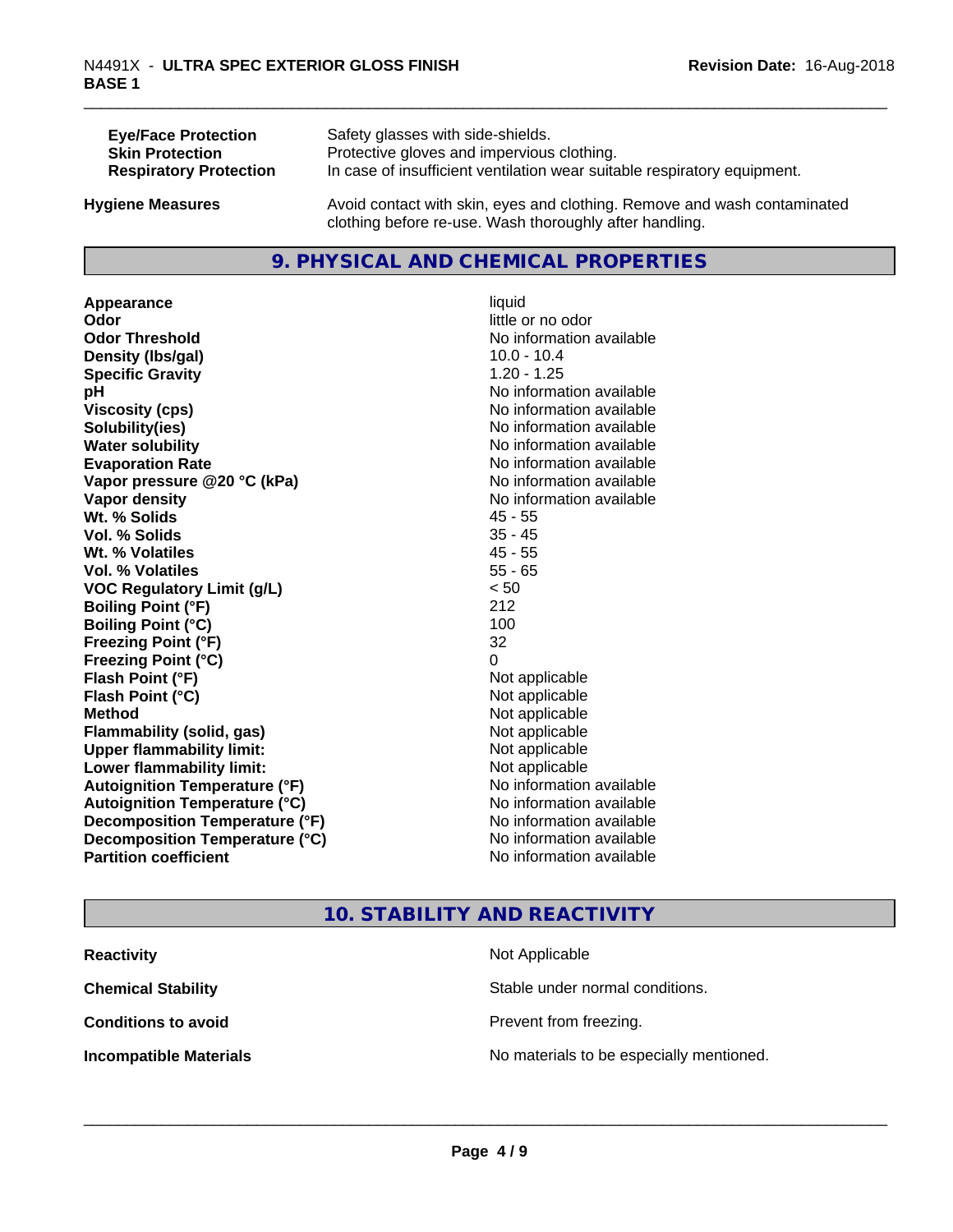| ו שמע                                     |                                                                                            |
|-------------------------------------------|--------------------------------------------------------------------------------------------|
| <b>Hazardous Decomposition Products</b>   | None under normal use.                                                                     |
| <b>Possibility of hazardous reactions</b> | None under normal conditions of use.                                                       |
|                                           | 11. TOXICOLOGICAL INFORMATION                                                              |
| <b>Product Information</b>                |                                                                                            |
| Information on likely routes of exposure  |                                                                                            |
| <b>Principal Routes of Exposure</b>       | Eye contact, skin contact and inhalation.                                                  |
| <b>Acute Toxicity</b>                     |                                                                                            |
| <b>Product Information</b>                | No information available                                                                   |
|                                           | Symptoms related to the physical, chemical and toxicological characteristics               |
| <b>Symptoms</b>                           | No information available                                                                   |
|                                           | Delayed and immediate effects as well as chronic effects from short and long-term exposure |
| Eye contact                               | May cause slight irritation.                                                               |
| <b>Skin contact</b>                       | Substance may cause slight skin irritation. Prolonged or repeated contact may dry          |
| <b>Inhalation</b>                         | skin and cause irritation.<br>May cause irritation of respiratory tract.                   |
| Ingestion                                 | Ingestion may cause gastrointestinal irritation, nausea, vomiting and diarrhea.            |
| <b>Sensitization</b>                      | No information available                                                                   |
| <b>Neurological Effects</b>               | No information available.                                                                  |
| <b>Mutagenic Effects</b>                  | No information available.                                                                  |
| <b>Reproductive Effects</b>               | No information available.                                                                  |
| <b>Developmental Effects</b>              | No information available.                                                                  |
| <b>Target organ effects</b>               | No information available.                                                                  |
| <b>STOT - single exposure</b>             | No information available.                                                                  |
| <b>STOT - repeated exposure</b>           | No information available.                                                                  |
| Other adverse effects                     | No information available.                                                                  |
| <b>Aspiration Hazard</b>                  | No information available                                                                   |

#### **Numerical measures of toxicity**

**The following values are calculated based on chapter 3.1 of the GHS document**

| <b>ATEmix (oral)</b>   | 45204 mg/kg |
|------------------------|-------------|
| <b>ATEmix (dermal)</b> | 1452442     |

#### **Component Information**

Titanium dioxide LD50 Oral: > 10000 mg/kg (Rat) Zinc oxide LD50 Oral: 5000 mg/kg (Rat) LC50 Inhalation (Dust):  $> 5700$  mg/m<sup>3</sup> (Rat, 4 hr.)

#### **Carcinogenicity**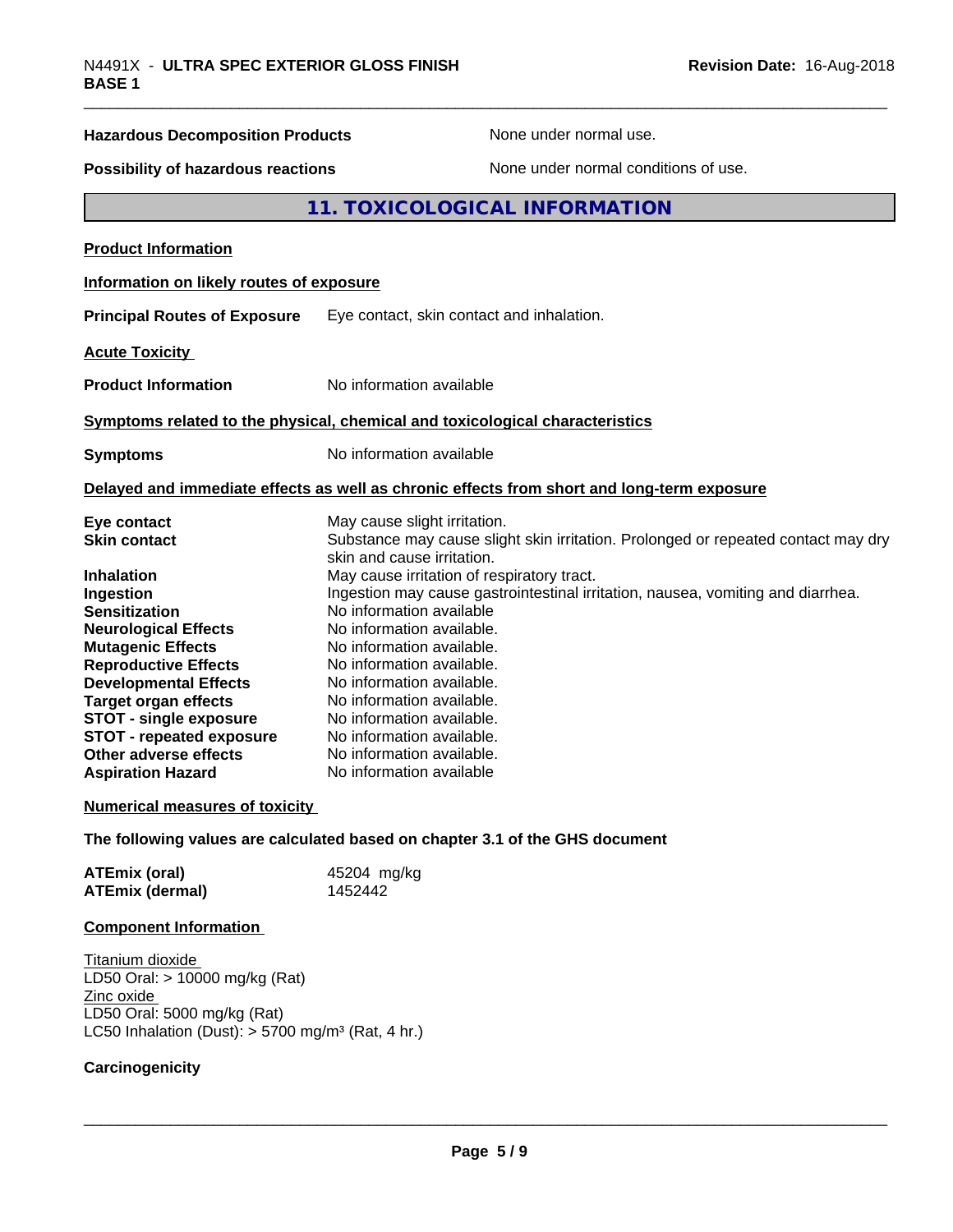*The information below indicateswhether each agency has listed any ingredient as a carcinogen:.*

| <b>Chemical</b><br>name | <b>IARC</b>                    | <b>NTP</b> | <b>OSHA</b> |
|-------------------------|--------------------------------|------------|-------------|
|                         | . .<br>2B<br>Possible<br>Human |            | Listed<br>. |
| dioxide<br>⊺itanium     | Carcinogen                     |            |             |

• Although IARC has classified titanium dioxide as possibly carcinogenic to humans (2B), their summary concludes: "No significant exposure to titanium dioxide is thought to occur during the use of products in which titanium dioxide is bound to other materials, such as paint."

#### **Legend**

IARC - International Agency for Research on Cancer NTP - National Toxicity Program OSHA - Occupational Safety & Health Administration

**12. ECOLOGICAL INFORMATION**

## **Ecotoxicity Effects**

The environmental impact of this product has not been fully investigated.

## **Product Information**

#### **Acute Toxicity to Fish**

No information available

#### **Acute Toxicity to Aquatic Invertebrates**

No information available

#### **Acute Toxicity to Aquatic Plants**

No information available

#### **Persistence / Degradability**

No information available.

#### **Bioaccumulation**

No information available.

#### **Mobility in Environmental Media**

No information available.

#### **Ozone**

No information available

## **Component Information**

#### **Acute Toxicity to Fish**

Titanium dioxide  $LC50:$  > 1000 mg/L (Fathead Minnow - 96 hr.)

#### **Acute Toxicity to Aquatic Invertebrates**

No information available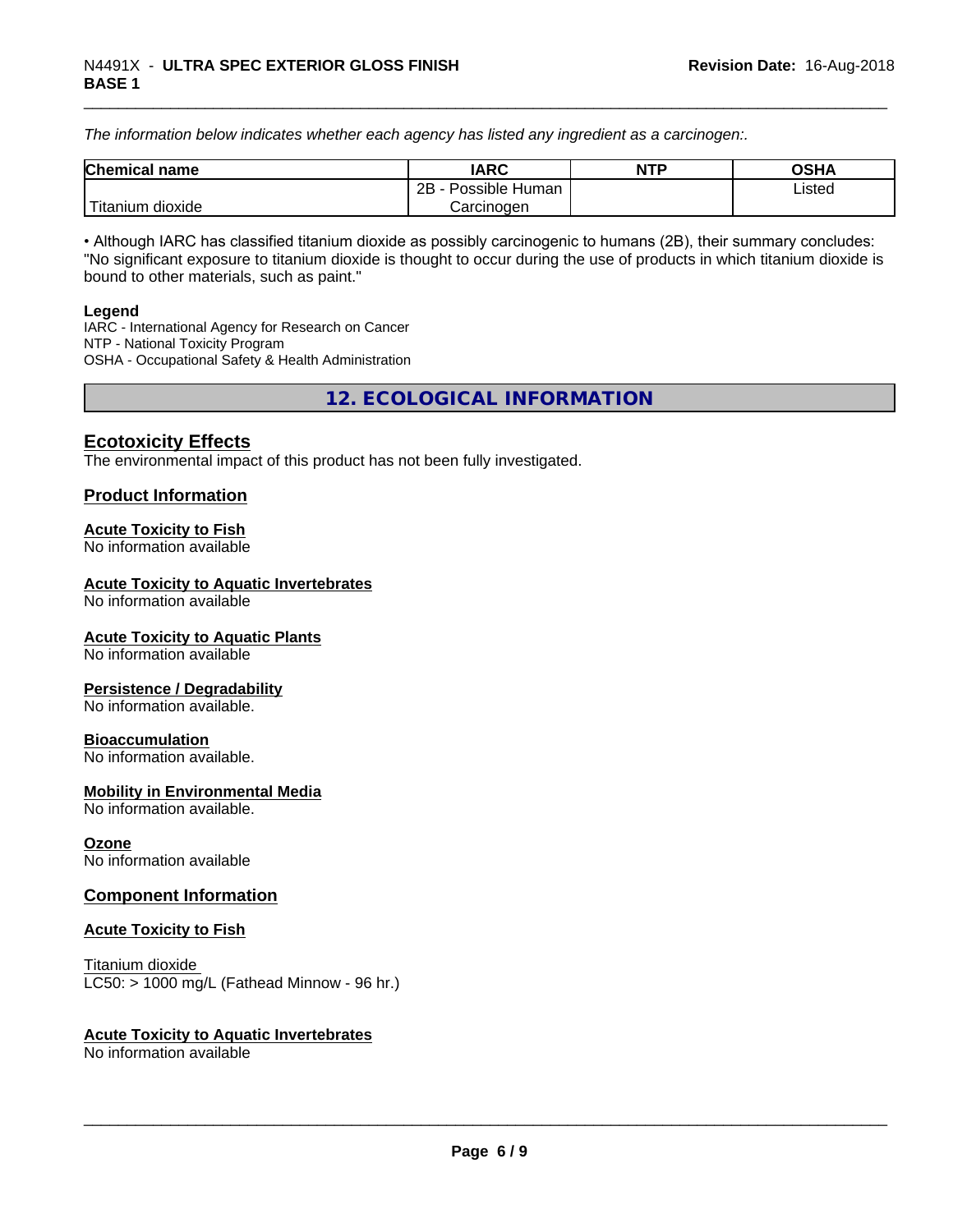#### **Acute Toxicity to Aquatic Plants**

No information available

|                              | 13. DISPOSAL CONSIDERATIONS                                                                                                                                                                                               |
|------------------------------|---------------------------------------------------------------------------------------------------------------------------------------------------------------------------------------------------------------------------|
| <b>Waste Disposal Method</b> | Dispose of in accordance with federal, state, and local regulations. Local<br>requirements may vary, consult your sanitation department or state-designated<br>environmental protection agency for more disposal options. |
|                              | 14. TRANSPORT INFORMATION                                                                                                                                                                                                 |
| <b>DOT</b>                   | Not regulated                                                                                                                                                                                                             |
| <b>ICAO/IATA</b>             | Not regulated                                                                                                                                                                                                             |
| <b>IMDG/IMO</b>              | Not regulated                                                                                                                                                                                                             |
|                              | <b>15. REGULATORY INFORMATION</b>                                                                                                                                                                                         |

# **International Inventories**

| <b>TSCA: United States</b> | Yes - All components are listed or exempt. |
|----------------------------|--------------------------------------------|
| <b>DSL: Canada</b>         | Yes - All components are listed or exempt. |

# **Federal Regulations**

|  | SARA 311/312 hazardous categorization |  |
|--|---------------------------------------|--|
|--|---------------------------------------|--|

| Acute health hazard               | N٥ |
|-----------------------------------|----|
| Chronic Health Hazard             | N٥ |
| Fire hazard                       | N٥ |
| Sudden release of pressure hazard | Nο |
| Reactive Hazard                   | N٥ |

### **SARA 313**

Section 313 of Title III of the Superfund Amendments and Reauthorization Act of 1986 (SARA). This product contains a chemical or chemicals which are subject to the reporting requirements of the Act and Title 40 of the Code of Federal Regulations, Part 372:

| <b>Chemical name</b> | CAS No.   | Weiaht-% | <b>CERCLA/SARA 313</b><br>(de minimis concentration) |
|----------------------|-----------|----------|------------------------------------------------------|
| Zinc oxide           | 1314-13-2 |          | . . U                                                |

# **Clean Air Act,Section 112 Hazardous Air Pollutants (HAPs) (see 40 CFR 61)**

This product contains the following HAPs:

*None*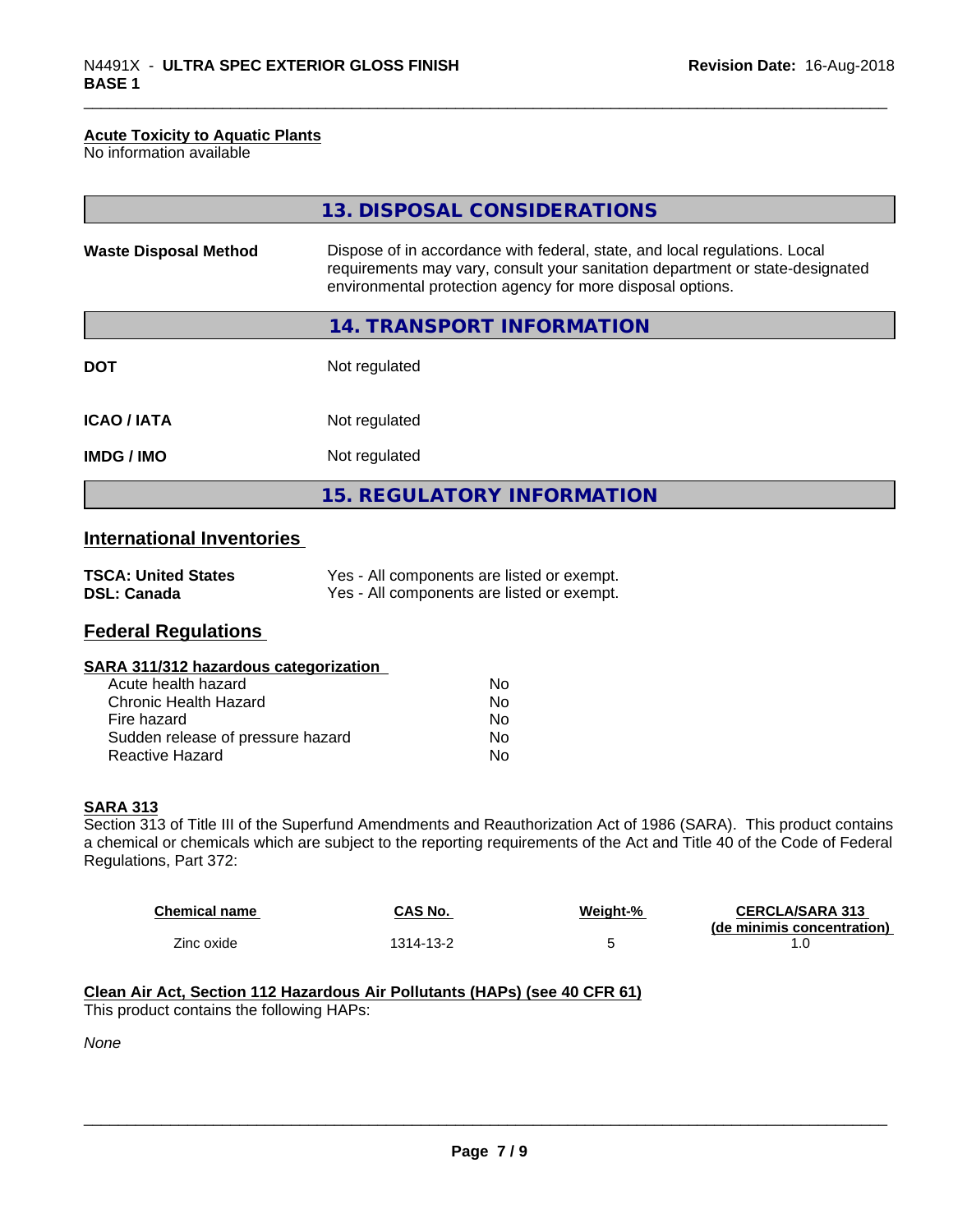# **US State Regulations**

#### **California Proposition 65**

**AVIMARNING:** Cancer and Reproductive Harm– www.P65warnings.ca.gov

#### **State Right-to-Know**

| <b>Chemical name</b>     | <b>Massachusetts</b> | . Jersev<br><b>N</b> OW<br>NGM | Pennsylvania |
|--------------------------|----------------------|--------------------------------|--------------|
| --<br>itanium<br>dioxide |                      |                                |              |
| Zinc oxide               |                      |                                |              |

**Legend**

X - Listed

| 16. OTHER INFORMATION                                       |           |                        |                      |        |
|-------------------------------------------------------------|-----------|------------------------|----------------------|--------|
| $HMIS -$                                                    | Health: 1 | <b>Flammability: 0</b> | <b>Reactivity: 0</b> | PPE: - |
| <b>HMIS Legend</b><br>0 - Minimal Hazard<br>4 Cliebt Horord |           |                        |                      |        |

#### 1 - Slight Hazard

- 2 Moderate Hazard
- 3 Serious Hazard
- 4 Severe Hazard
- \* Chronic Hazard

X - Consult your supervisor or S.O.P. for "Special" handling instructions.

*Note: The PPE rating has intentionally been left blank. Choose appropriate PPE that will protect employees from the hazards the material will present under the actual normal conditions of use.*

*Caution: HMISÒ ratings are based on a 0-4 rating scale, with 0 representing minimal hazards or risks, and 4 representing significant hazards or risks. Although HMISÒ ratings are not required on MSDSs under 29 CFR 1910.1200, the preparer, has chosen to provide them. HMISÒ ratings are to be used only in conjunction with a fully implemented HMISÒ program by workers who have received appropriate HMISÒ training. HMISÒ is a registered trade and service mark of the NPCA. HMISÒ materials may be purchased exclusively from J. J. Keller (800) 327-6868.*

 **WARNING!** If you scrape, sand, or remove old paint, you may release lead dust. LEAD IS TOXIC. EXPOSURE TO LEAD DUST CAN CAUSE SERIOUS ILLNESS, SUCH AS BRAIN DAMAGE, ESPECIALLY IN CHILDREN. PREGNANT WOMEN SHOULD ALSO AVOID EXPOSURE.Wear a NIOSH approved respirator to control lead exposure. Clean up carefully with a HEPA vacuum and a wet mop. Before you start, find out how to protect yourself and your family by contacting the National Lead Information Hotline at 1-800-424-LEAD or log on to www.epa.gov/lead.

| <b>Prepared By</b>      | <b>Product Stewardship Department</b><br>Benjamin Moore & Co.<br>101 Paragon Drive<br>Montvale, NJ 07645<br>800-225-5554 |
|-------------------------|--------------------------------------------------------------------------------------------------------------------------|
| <b>Revision Date:</b>   | 16-Aug-2018                                                                                                              |
| <b>Revision Summary</b> | Not available                                                                                                            |